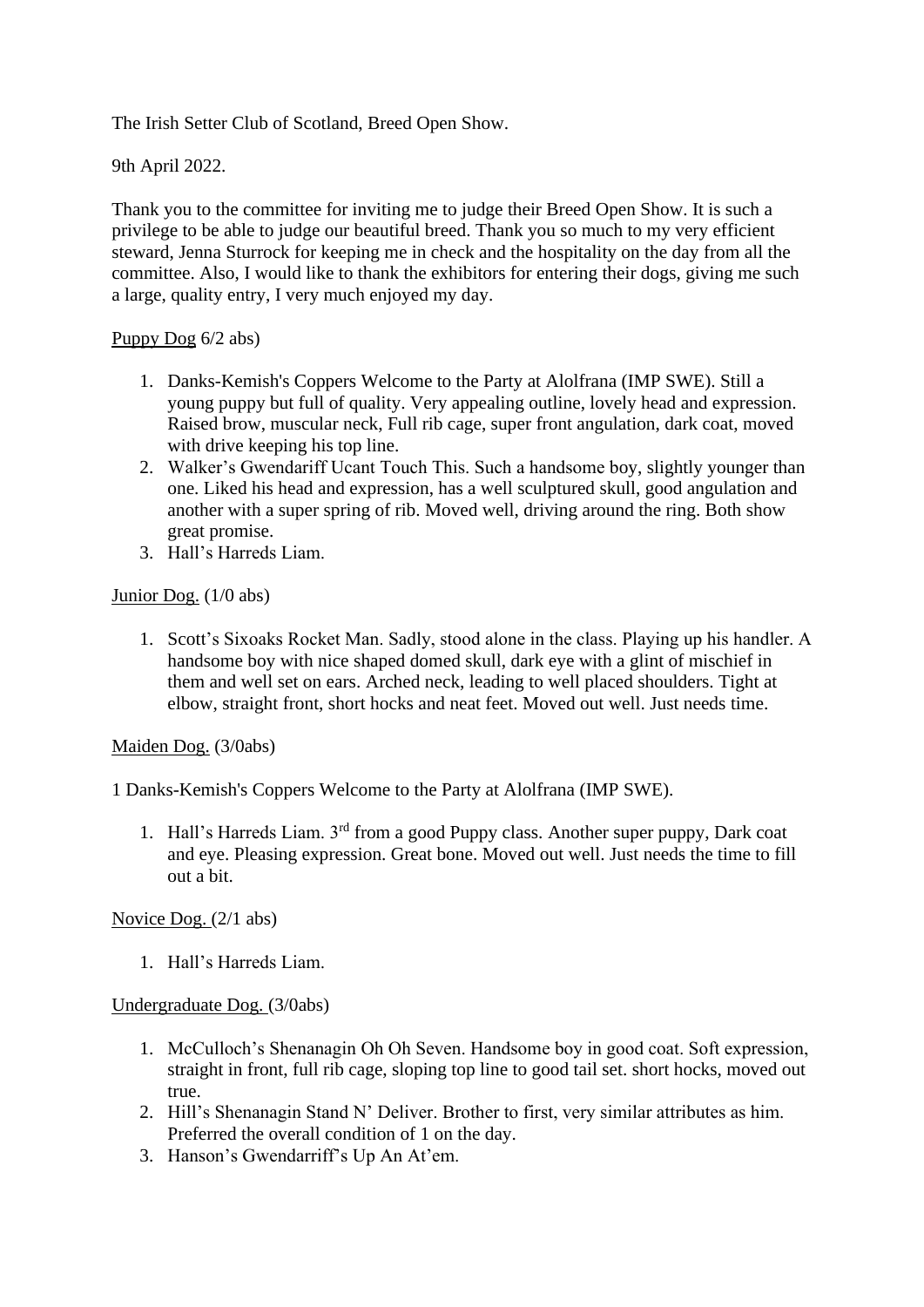## Graduate Dog. (7/0 abs)

- 1. Dodds' Bardonhill Any Dream Will Do. Handsome head with low set ears, square at muzzle. Arched through neck into well set shoulders, smooth sloping top line. Strong bone and rear angulation, neat feet and short hocks. Moved out well with drive.
- 2. Webb's Alolfrana Azzaro Beside Redeshka (Aw1) Another handsome boy with super expression, dark eyes, arched neck, straight front. Angulation good front and rear. Short hocks and neat feet. Moved well.
- 3. Davison's Bardonhill You Don't Fool Me.

# Post Graduate Dog. (4/1 abs)

- 1. Boyce's Forfarians Secret Admirer. Looked lovely in standing in profile, he has a handsome head, dark eye and well set on ears. Moderate, arched neck into shoulders. Strong, straight front, oval bone and good return of upper arm. Deep chested. Good width of thigh and correct tail set. Move out well driving from well muscled quarters.
- 2. Deighton's Oakdene Schiehallion (Imp Bel). Slightly smaller than one. Another with appealing head Straight front good rib cage. Neat feet, good topline and tail set. Moved ok.
- 3. Murchison's Kerryfair Please Please Me Corphin.

# Limit Dog. (5/3 abs)

- 1. Russell's Lynwood Hocus Pocus At Settesoli JW. Have always admired this boy from the ringside. Handsome head with such an endearing expression. Correct shaped dark eye. Straight front, pronounced sternum, nice through neck into well laid shoulder. Good spring of rib, sloping topline, strong, rugged quarters and correct tail set. Great free flowing movement. In full coat. Very happy to award him Best Dog and Best in Show.
- 2. Toms Clannrua Birch. Nice boy. Correct angulation good through neck into shoulders. Shorter coupled than one. Sloping topline but dropped away at croup when stood in line up. Moved ok using his tail well.

# Open Dog. (3/0 abs)

- 1. Danks-Kemish's Sh Ch Alolfrana Hotter Than U'Know JW Shcex. Handsome man. Presented in excellent coat and condition. Stands over plenty of ground and holding a super outline. Nicely shaped oval skull, dark eye and pleasing expression. Arched neck, straight front and ribs well sprung. Good bone and standing on neat feet and well up on pasterns. Strong short hocks. Super free flowing movement. Reserve Best Dog.
- 2. Russell's Strathmead Huckleberry of Settesoli. Taller, rangy boy. Great bone throughout. In good coat, pleasing head and happy expression. Well-muscled quarters which he used to drive and pull his handler around the ring. Lashing tail action.
- 3. Toms Ir Sh Ch Toberbilly I Wish You Luck. Ir J Ch Jd.

# Puppy Bitch. (5/0 abs)

1. Hall's Harreds Lillie. What a sweetie she is and very well put together. Prettiest dark eye, very appealing expression. Super front and rear angulation, Good bone, neat feet.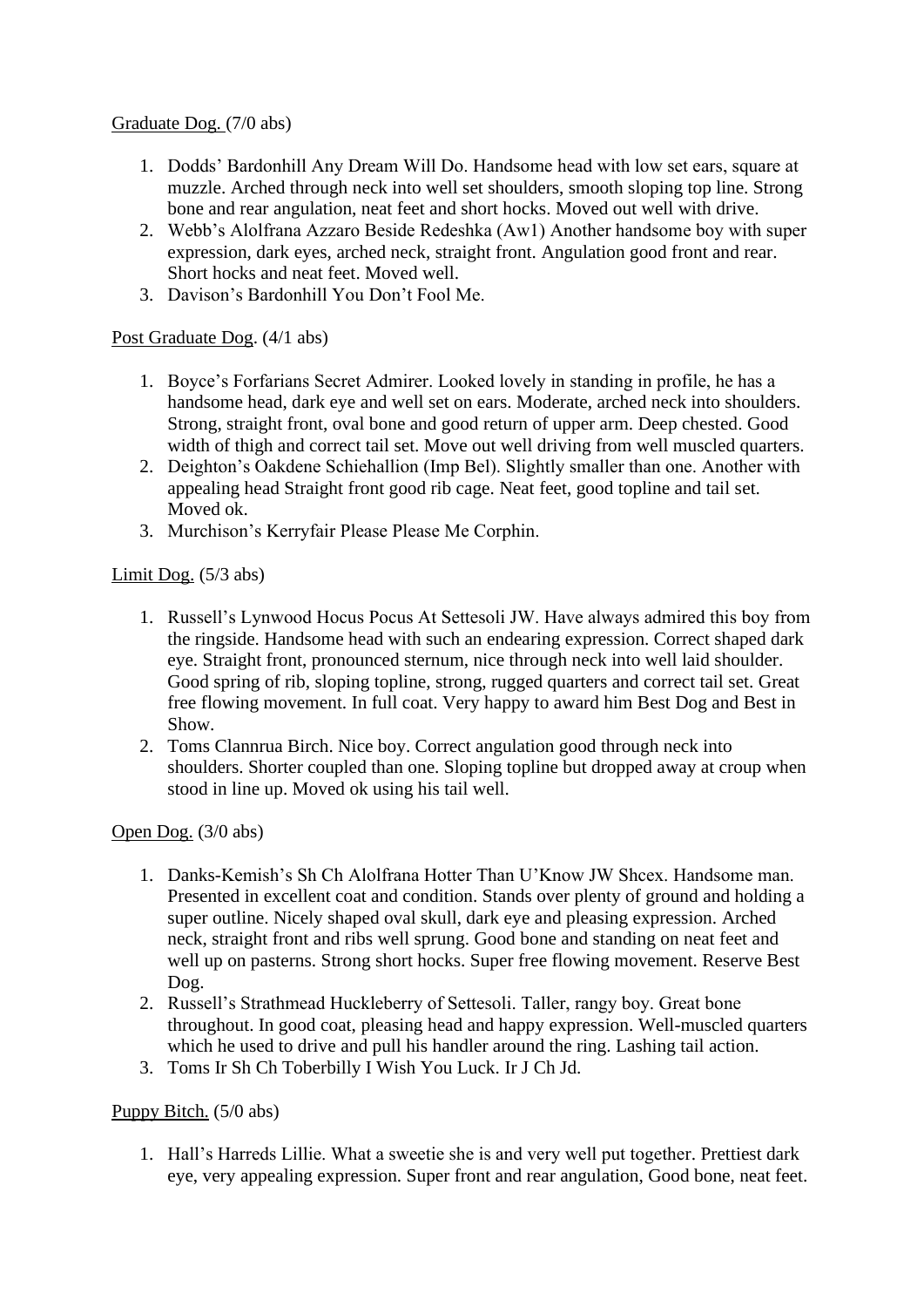Elegant through neck into shoulders, gentle sloping topline. Moved with grace and enthusiasm. Happy to award her Best Puppy in Show.

- 2. Holly's Gwendarriff Thistle Be Jills at Wynjill. Feminine, pretty bitch, shown in rich dark coat and gleaming condition. Super outline when stood, Correct angulation front and rear, moved out with drive.
- 3. Jones' Gwedarriff Diamonds Will Do.

## Junior Bitch. (7/0 abs)

- 1. Heather's Sixoaks My Fair Lady JW. "Super all round and elegant bitch", my notes said – She has a very appealing head piece, good brow and stop, dark eye and soft expression. A dark, well conditioned coat. Correct angulation to front, pronounced sternum, well sprung ribs and sweep of stifle. Movement was true and straight., using her tail. Must have a bright future.
- 2. Chorley-Newton, Chorley, Flinders' Kerryfair Different Wave. Stands over more ground than one. Dark, lush coat. Such a pretty face with dark eyes. Although different build she too is an elegant girl with lots to like - she was a quite fidget standing and was kindly handled. I liked her depth of chest and spring of rib. Moved with drive, close to 1.
- 3. Henderson's Sametsuz Pillowtalk.

Yearling Bitch. (3/0 abs) Three nice young ladies

- 1. Danks-Kemish's Alolfrana Scandalous. Well turned out bitch in great coat and condition. Pretty head good brow and low set on ears, sitting close to head. Flowed through neck into well laid shoulders, deep chested, nice angulation, neat feet. Moved with great zest holding her topline.
- 2. Box's Fernstart Hearts Delight JW. Lovely bitch with great proportions, shorter in coupling. In super coat and condition. Feminine head and glint in her dark eye. Good angles and width of thigh. Moved out in one with owner.
- 3. Douthwaite & Wharfe's Quensha Beautiful Stranger Of Gracewood.

Maiden Bitch. (1/0 abs)

1. Hall's Harreds Lillie.

Novice Bitch. (1/0 abs)

1. Hall's Harreds Lillie.

# Graduate Bitch. (4/1 abs)

- 1. Sharp's Forfarian Exchange Glances. Not sure where this bitch has been hiding as I couldn't take my eye of her. What a super outline. Lovely feminine head, dark eye, very appealing expression. Moderate length to neck, fine at withers, straight front and deep chested, great width of thigh. Neatest feet. She moved with elegance and drive. Seriously considered for reserve best bitch but was unsettled in final line-up.
- 2. Williamson's Bluesprings A Kind Of Magic At Kelijaru. Slightly bigger all through than one. Such a pretty girl with good stop, dark eye and raised brow. Head of good proportion, her coat was in good condition and of nice texture. Correct angulation,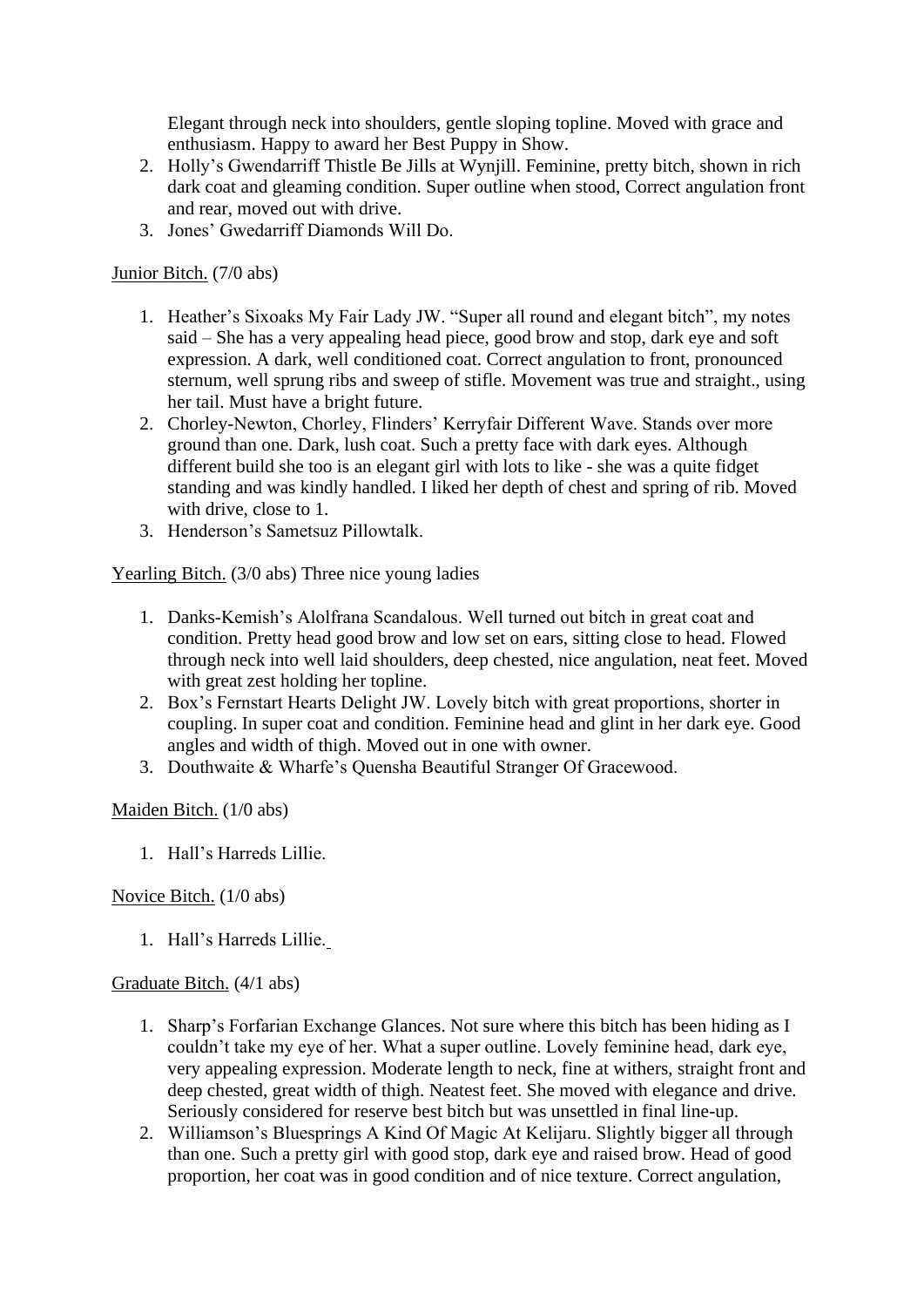front and rear, short hocks and neat well arched feet. Moved out well and seemed to be enjoying her day.

3. Box's Fernstart Angel's Kiss.

Post Graduate Bitch. (6/1 abs) Liked this class, close decisions

- 1. Catling's Quensha Family Portrait For Teleri. Well presented and in gleaming condition. Kind expression and dark eyes, square at muzzle. Nice compact shape and well-toned throughout. Good angulation front and rear, with defined first and second thigh, short hocks and neat feet. Moved at one with owner and never stopped wagging her tail
- 2. Heather's Sixoaks Leading Lady. Another well presented bitch, rangier than one. Mother to my JB. Shown In good coat and condition Pleasing head and expression with dark eye. Super front angles, deep chest. Strode out well with handler. Close up.
- 3. Wilson's Pawswood Promise.

Limit Bitch. (15/3abs) What a super class of quality bitches.

- 1. Frampton's Riverbrue Cloudburst Over Strathmead. What an elegant bitch. Very pretty head with raised brow, dark eye and gentle expression. Flows through neck into fine shoulder. Deep chest, well sprung rib, sloping topline, strong over loin and correct tail set. Front angulation correct as is rear. Elegant on the move. Happy to award her Best Bitch and later RBIS.
- 2. Edwards' Gwendarriff Its Numero Uno At Bonhomie JW. Another elegant bitch, taller and rangier than one. Presented in super coat and condition. She owns a lovely head with softest expression, pretty, soft eye and lean skull. Deep at brisket, straight front, correct angulation fore and rear, well set on tail. Moved on a good stride and with drive.
- 3. Hall's Harreds Sybil.

Open Bitch. (3/0 abs)

- 1. Stevenson's Lochlorien True Detective Is Andley. This bitch just keeps improving with age. Super shape, compact and well boned, yet elegant. Coat in superb condition, Deep chest with well sprung rib. Great angulation front and rear. Well-muscled up, neat feet, short hocks. Sloping topline with correct tail set. Moved out with drive and elegance. Happy to award her Reserve Best Bitch and Best Veteran in Show.
- 2. Parson's Braidmount Lady Of The Lake At Bransett. Another pretty bitch with sweetest eye, head and expression. Raised brow, Lovely lean skull. Correct angulation front and rear, well laid back shoulders, strong topline. Moved out well with wagging tail.
- 3. Nicolson's Gwendarriff Rainbow Goddess At Lochindorb.

# Veteran Dog or Bitch. (4/0 abs)

- 1. Stevenson's Lochlorien True Detective Is Andley. See OB.
- 2. Cooper's Karidell Mayden Voyage To Hugared. Nice, well made 8 year old gal. I liked her shape. Good angulation and well sprung rib cage. She moved out ok. Could do with a bit more work on her presentation.
- 3. Nicolson's Gwendarriff On A Tic Ett To Lochindorb.